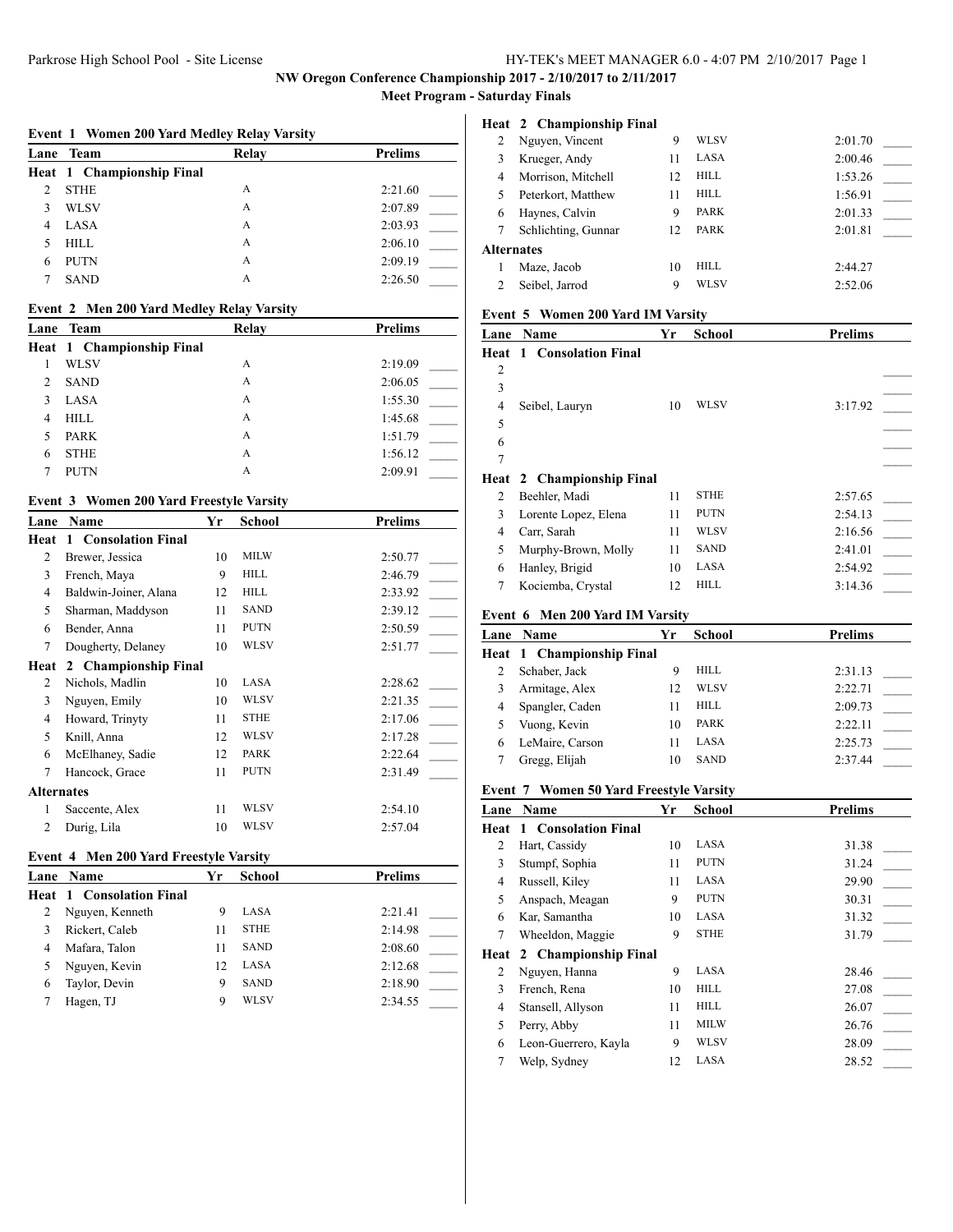**NW Oregon Conference Championship 2017 - 2/10/2017 to 2/11/2017**

**Meet Program - Saturday Finals**

|                   | Alternates(#7 Women 50 Yard Freestyle Varsity) |    |               |                |  |  |
|-------------------|------------------------------------------------|----|---------------|----------------|--|--|
| 1                 | Pham, Nina                                     | 9  | LASA          | 31.81          |  |  |
| $\overline{c}$    | Henion, Kayleigh                               | 12 | <b>PUTN</b>   | 31.89          |  |  |
|                   | <b>Event 8 Men 50 Yard Freestyle Varsity</b>   |    |               |                |  |  |
| Lane              | Name                                           | Yr | <b>School</b> | <b>Prelims</b> |  |  |
| Heat              | 1 Consolation Final                            |    |               |                |  |  |
| 2                 | Contreras, Dennis                              | 11 | <b>HILL</b>   | 28.12          |  |  |
| 3                 | Giesemann, Andres                              | 12 | LASA          | 27.81          |  |  |
| 4                 | Devoe, Joe                                     | 12 | LASA          | 27.71          |  |  |
| 5                 | Campos, Pablo                                  | 11 | <b>WLSV</b>   | 27.73          |  |  |
| 6                 | Schneider, Michael                             | 11 | <b>PUTN</b>   | 27.87          |  |  |
| 7                 | Gloden, Jordan                                 | 12 | LASA          | 28.17          |  |  |
| Heat              | 2 Championship Final                           |    |               |                |  |  |
| 2                 | Mckee, Ben                                     | 10 | <b>PARK</b>   | 25.08          |  |  |
| 3                 | Parkhurst, Chase                               | 11 | <b>STHE</b>   | 23.84          |  |  |
| 4                 | Fisher, Dylan                                  | 12 | <b>HILL</b>   | 22.74          |  |  |
| 5                 | Lundberg, Joe                                  | 11 | <b>PARK</b>   | 23.65          |  |  |
| 6                 | Opdahl, Jacob                                  | 12 | <b>STHE</b>   | 24.33          |  |  |
| 7                 | Ellis, Robert                                  | 12 | <b>HILL</b>   | 27.42          |  |  |
| <b>Alternates</b> |                                                |    |               |                |  |  |
| 1                 | Morrison, Christopher                          | 11 | <b>PUTN</b>   | 28.25          |  |  |
| $\overline{c}$    | Jackson, Dylan                                 | 11 | LASA          | 28.40          |  |  |

# **Event 9 Women 100 Yard Butterfly Varsity**

| Name                 | Yr                | <b>School</b>        | <b>Prelims</b> |
|----------------------|-------------------|----------------------|----------------|
| 1 Consolation Final  |                   |                      |                |
| Leon-Guerrero, Kayla | 9                 | WLSV                 | 1:26.62        |
| Bashoury, Stephanie  | 9                 | WLSV                 | 1:26.54        |
| Lorio, Jensen        | 9                 | WLSV                 | 1:22.63        |
| McElhaney, Sadie     | 12                | <b>PARK</b>          | 1:24.60        |
| Woolf, Victoria      | 9                 | <b>STHE</b>          | 1:26.60        |
| McPheeters, Keli     | 12                | <b>PUTN</b>          | 1:35.23        |
|                      |                   |                      |                |
| Marcinko, Meredith   | 12                | LASA                 | 1:16.42        |
| Rainville, Elizabeth | 12                | <b>PUTN</b>          | 1:11.25        |
| Ellis, Mycah         | 12                | <b>HILL</b>          | 1:04.98        |
| Nakagawa, Sydney     | 11                | LASA                 | 1:05.73        |
| Ouchida, Haylie      | 9                 | <b>PUTN</b>          | 1:11.51        |
| Fessenden, Katelyn   | 12                | <b>HILL</b>          | 1:22.09        |
|                      |                   |                      |                |
| Seibel, Lauryn       | 10                | WLSV                 | 1:38.10        |
| Carter, Kalei        | 9                 | LASA                 | 1:43.31        |
|                      | <b>Alternates</b> | 2 Championship Final |                |

## **Event 10 Men 100 Yard Butterfly Varsity**

| <b>Lane</b> Name                | Yr | <b>School</b> | <b>Prelims</b> |
|---------------------------------|----|---------------|----------------|
| <b>Heat 1 Consolation Final</b> |    |               |                |
| Armitage, Davis                 | 10 | WLSV          | 1:19.31        |
| Nordby, Trygve                  |    | <b>PUTN</b>   | 1:11.29        |
| Haynes, Calvin                  | Q  | <b>PARK</b>   | 1:04.46        |
| Mafara, Talon                   | 11 | <b>SAND</b>   | 1:05.46        |
| Campos, Pablo                   | 11 | WLSV          | 1:17.88        |
| Lounsbury, Ayden                |    | WLSV          | 1:23.66        |

|                   | Heat 2 Championship Final |    |             |         |
|-------------------|---------------------------|----|-------------|---------|
| 2                 | Opdahl, Jacob             | 12 | <b>STHE</b> | 1:01.52 |
| 3                 | Claxton, Nathan           | 10 | HILL.       | 55.57   |
| 4                 | Arnold, Matthew           | 12 | HILL.       | 54.88   |
| 5                 | Lundberg, Joe             | 11 | PARK        | 55.22   |
| 6                 | Waters, Jason             | 12 | <b>LASA</b> | 57.52   |
| 7                 | LeMaire, Carson           | 11 | <b>LASA</b> | 1:02.87 |
| <b>Alternates</b> |                           |    |             |         |
|                   | Hagen, TJ                 | 9  | WL SV       | 1:24.44 |
| $\mathfrak{D}$    | Pauken, Simon             | 9  | <b>PUTN</b> | 1:30.85 |

## **Event 11 Women 100 Yard Freestyle Varsity**

| Lane              | Name                 | Yr | School      | <b>Prelims</b> |
|-------------------|----------------------|----|-------------|----------------|
| Heat              | 1 Consolation Final  |    |             |                |
| 2                 | Anspach, Meagan      | 9  | <b>PUTN</b> | 1:11.19        |
| 3                 | Russell, Kiley       | 11 | LASA        | 1:08.07        |
| 4                 | Owens, Olive         | 10 | <b>STHE</b> | 1:04.08        |
| 5                 | Nguyen, Hanna        | 9  | LASA        | 1:04.99        |
| 6                 | Hart, Cassidy        | 10 | LASA        | 1:10.99        |
| 7                 | Henion, Kayleigh     | 12 | <b>PUTN</b> | 1:12.33        |
| Heat              | 2 Championship Final |    |             |                |
| 2                 | Knill, Anna          | 12 | WLSV        | 1:01.32        |
| 3                 | French, Rena         | 10 | <b>HILL</b> | 59.44          |
| 4                 | Carr, Sarah          | 11 | WLSV        | 55.39          |
| 5                 | Stansell, Allyson    | 11 | <b>HILL</b> | 57.43          |
| 6                 | Rainville, Elizabeth | 12 | <b>PUTN</b> | 1:00.67        |
| 7                 | Murphy-Brown, Molly  | 11 | <b>SAND</b> | 1:03.19        |
| <b>Alternates</b> |                      |    |             |                |
| 1                 | Stumpf, Sophia       | 11 | <b>PUTN</b> | 1:12.56        |
| 2                 | Opdahl, Olea         | 10 | <b>STHE</b> | 1:13.51        |

## **Event 12 Men 100 Yard Freestyle Varsity**

| Lane       | Name                   | Yr | School      | <b>Prelims</b> |
|------------|------------------------|----|-------------|----------------|
| Heat       | 1 Consolation Final    |    |             |                |
| 2          | Arp, Jack              | 11 | LASA        | 1:03.74        |
| 3          | Agee, Colton           | 10 | <b>PUTN</b> | 1:03.27        |
| 4          | Taylor, Devin          | 9  | <b>SAND</b> | 1:02.14        |
| 5          | Kar, Chris             | 12 | LASA        | 1:02.89        |
| 6          | Metzler-Gilbertz, Reed | 10 | LASA        | 1:03.73        |
| 7          | Jackson, Dylan         | 11 | LASA        | 1:04.20        |
| Heat       | 2 Championship Final   |    |             |                |
| 2          | Stockett, Sam          | 10 | LASA        | 57.84          |
| 3          | Parkhurst, Chase       | 11 | <b>STHE</b> | 51.79          |
| 4          | Morrison, Mitchell     | 12 | <b>HILL</b> | 50.73          |
| 5          | Fisher, Dylan          | 12 | HILL        | 50.77          |
| 6          | Tudor, Zach            | 10 | PARK        | 54.13          |
| 7          | Gregg, Elijah          | 10 | <b>SAND</b> | 58.54          |
| Alternates |                        |    |             |                |
| 1          | Gloden, Jordan         | 12 | LASA        | 1:04.63        |
| 2          | Devoe, Joe             | 12 | LASA        | 1:04.66        |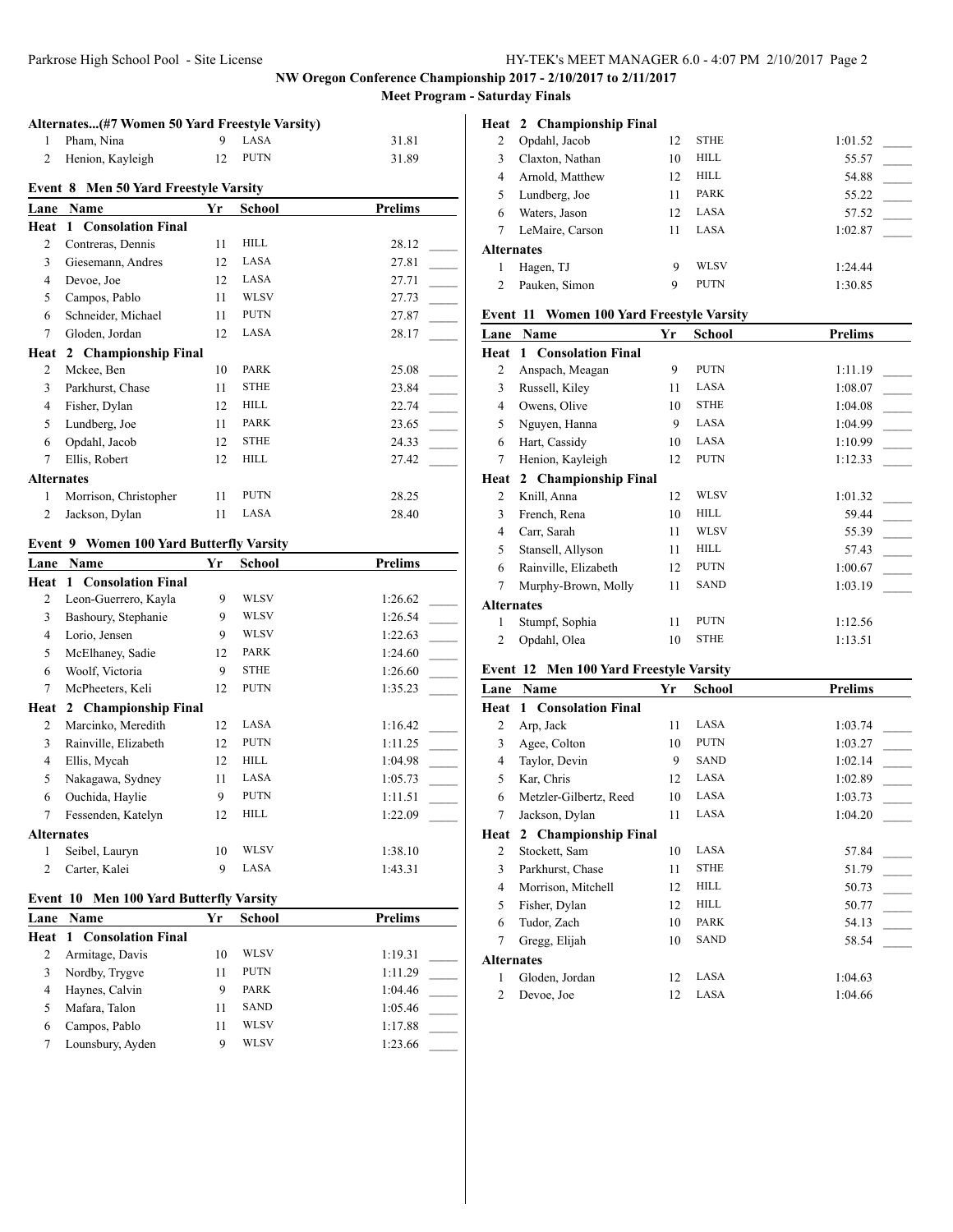## Parkrose High School Pool - Site License HY-TEK's MEET MANAGER 6.0 - 4:07 PM 2/10/2017 Page 3

# **NW Oregon Conference Championship 2017 - 2/10/2017 to 2/11/2017**

**Meet Program - Saturday Finals**

#### **Event 13 Women 500 Yard Freestyle Varsity**

| Name                  | Yr | <b>School</b>        | <b>Prelims</b> |
|-----------------------|----|----------------------|----------------|
| 1 Consolation Final   |    |                      |                |
| Saccente, Alex        | 11 | WLSV                 | 7:57.31        |
| Bender, Anna          | 11 | <b>PUTN</b>          | 7:39.71        |
| Pearce, Lydia         | 12 | LASA                 | 7:26.36        |
| French, Maya          | 9  | <b>HILL</b>          | 7:37.58        |
| Durig, Lila           | 10 | <b>WLSV</b>          | 7:49.50        |
| Wallace, Paris        | 11 | <b>STHE</b>          | 8:34.26        |
|                       |    |                      |                |
| Hanley, Brigid        | 10 | LASA                 | 6:58.17        |
| Hancock, Grace        | 11 | <b>PUTN</b>          | 6:36.01        |
| Howard, Trinyty       | 11 | <b>STHE</b>          | 6:09.44        |
| Nguyen, Emily         | 10 | <b>WLSV</b>          | 6:22.52        |
| Nichols, Madlin       | 10 | LASA                 | 6:51.68        |
| Baldwin-Joiner, Alana | 12 | <b>HILL</b>          | 7:07.44        |
| <b>Alternates</b>     |    |                      |                |
| Roberts, Victoria     | 12 | <b>STHE</b>          | 8:37.34        |
| Ingram, Shawna Ashley | 10 | <b>HILL</b>          | 9:05.87        |
|                       |    | 2 Championship Final |                |

## **Event 14 Men 500 Yard Freestyle Varsity**

| Lane | <b>Name</b>               | Yr | <b>School</b> | <b>Prelims</b> |
|------|---------------------------|----|---------------|----------------|
| Heat | 1 Consolation Final       |    |               |                |
| 2    | Goldstein, Alex           | 9  | <b>PUTN</b>   | 8:32.71        |
| 3    | Kaelon, Hayden            | 10 | <b>PUTN</b>   | 7:08.54        |
| 4    | Gever, Noah               | 12 | <b>SAND</b>   | 6:05.95        |
| 5    | Nguyen, Kenneth           | 9  | LASA          | 6:11.85        |
| 6    | Molenkamp, Lucas          | 12 | <b>PUTN</b>   | 7:22.66        |
| 7    |                           |    |               |                |
|      | Heat 2 Championship Final |    |               |                |
| 2    | Nguyen, Kevin             | 12 | LASA          | 5:59.03        |
| 3    | Robinson, Ben             | 10 | LASA          | 5:47.33        |
| 4    | Peterkort, Matthew        | 11 | HILL          | 5:08.59        |
| 5    | Krueger, Andy             | 11 | LASA          | 5:32.17        |
| 6    | Armitage, Alex            | 12 | WLSV          | 5:48.18        |
| 7    | Schaber, Jack             | 9  | HILL          | 5:59.39        |

## **Event 15 Women 200 Yard Freestyle Relay Varsity**

|   | Lane Team                        | Relay | <b>Prelims</b> |
|---|----------------------------------|-------|----------------|
|   | <b>Heat 1 Championship Final</b> |       |                |
|   | <b>MILW</b>                      | А     | 2:22.68        |
|   | <b>WLSV</b>                      | А     | 2:10.58        |
|   | <b>PUTN</b>                      | А     | 2:01.36        |
| 4 | <b>HILL</b>                      | А     | 1:52.43        |
|   | LASA                             | А     | 1:54.35        |
| 6 | <b>STHE</b>                      | A     | 2:07.79        |
|   | <b>SAND</b>                      | А     | 2:11.71        |

## **Event 16 Men 200 Yard Freestyle Relay Varsity**

|                | Lane Team                        | Relay | <b>Prelims</b> |
|----------------|----------------------------------|-------|----------------|
|                | <b>Heat 1 Championship Final</b> |       |                |
|                | <b>SAND</b>                      | A     | 2:02.74        |
| $\mathfrak{D}$ | LASA                             | A     | 1:51.74        |
| 3              | <b>STHE</b>                      | A     | 1:41.86        |
| 4              | <b>HILL</b>                      | A     | 1:34.43        |
| 5              | <b>PARK</b>                      | A     | 1:38.32        |
| 6              | <b>WLSV</b>                      | A     | 1:51.33        |
|                | PUTN                             | А     | 1:53.65        |

#### **Event 17 Women 100 Yard Backstroke Varsity**

| Lane              | <b>Name</b>          | Yr | School      | Prelims |
|-------------------|----------------------|----|-------------|---------|
| Heat              | 1 Consolation Final  |    |             |         |
| 2                 | McPheeters, Keli     | 12 | <b>PUTN</b> | 1:36.31 |
| 3                 | Kociemba, Crystal    | 12 | <b>HILL</b> | 1:26.75 |
| 4                 | Sharman, Maddyson    | 11 | <b>SAND</b> | 1:22.39 |
| 5                 | Lein, Audra          | 10 | <b>STHE</b> | 1:23.55 |
| 6                 | Henion, Catelynn     | 11 | <b>PUTN</b> | 1:30.67 |
| 7                 | Roberts, Victoria    | 12 | <b>STHE</b> | 1:39.66 |
| Heat              | 2 Championship Final |    |             |         |
| 2                 | Lorente Lopez, Elena | 11 | <b>PUTN</b> | 1:19.61 |
| 3                 | Owens, Olive         | 10 | <b>STHE</b> | 1:16.99 |
| 4                 | Nakagawa, Sydney     | 11 | LASA        | 1:07.35 |
| 5                 | Marcinko, Meredith   | 12 | LASA        | 1:13.82 |
| 6                 | Fessenden, Katelyn   | 12 | HILL        | 1:17.79 |
| 7                 | Pham, Nina           | 9  | LASA        | 1:21.99 |
| <b>Alternates</b> |                      |    |             |         |
| 1                 | Fessenden, Brooke    | 12 | <b>HILL</b> | 1:41.44 |
| 2                 | Callison, Clara      | 9  | HILL        | 1:41.58 |
|                   |                      |    |             |         |

## **Event 18 Men 100 Yard Backstroke Varsity**

| Lane | Name                            | Yr | School      | <b>Prelims</b> |
|------|---------------------------------|----|-------------|----------------|
|      | <b>Heat 1 Consolation Final</b> |    |             |                |
| 2    | Greenhalgh, Jack                | 9  | <b>SAND</b> | 1:30.47        |
| 3    | Cramer, Chris                   | 10 | <b>STHE</b> | 1:25.01        |
| 4    | Armitage, Davis                 | 10 | WLSV        | 1:19.14        |
| 5    | Lounsbury, Ayden                | 9  | WLSV        | 1:23.67        |
| 6    | Pauken, Simon                   | 9  | <b>PUTN</b> | 1:29.58        |
| 7    | George, Noah                    | 10 | <b>HILL</b> | 1:32.57        |
| Heat | 2 Championship Final            |    |             |                |
| 2    | Stockett, Sam                   | 10 | LASA        | 1:05.05        |
| 3    | Tudor, Zach                     | 10 | PARK        | 1:00.59        |
| 4    | Arnold, Matthew                 | 12 | HILL        | 55.26          |
| 5    | Claxton, Nathan                 | 10 | HILL        | 59.11          |
| 6    | Mckee, Ben                      | 10 | <b>PARK</b> | 1:02.19        |
| 7    | Gever, Noah                     | 12 | <b>SAND</b> | 1:12.81        |